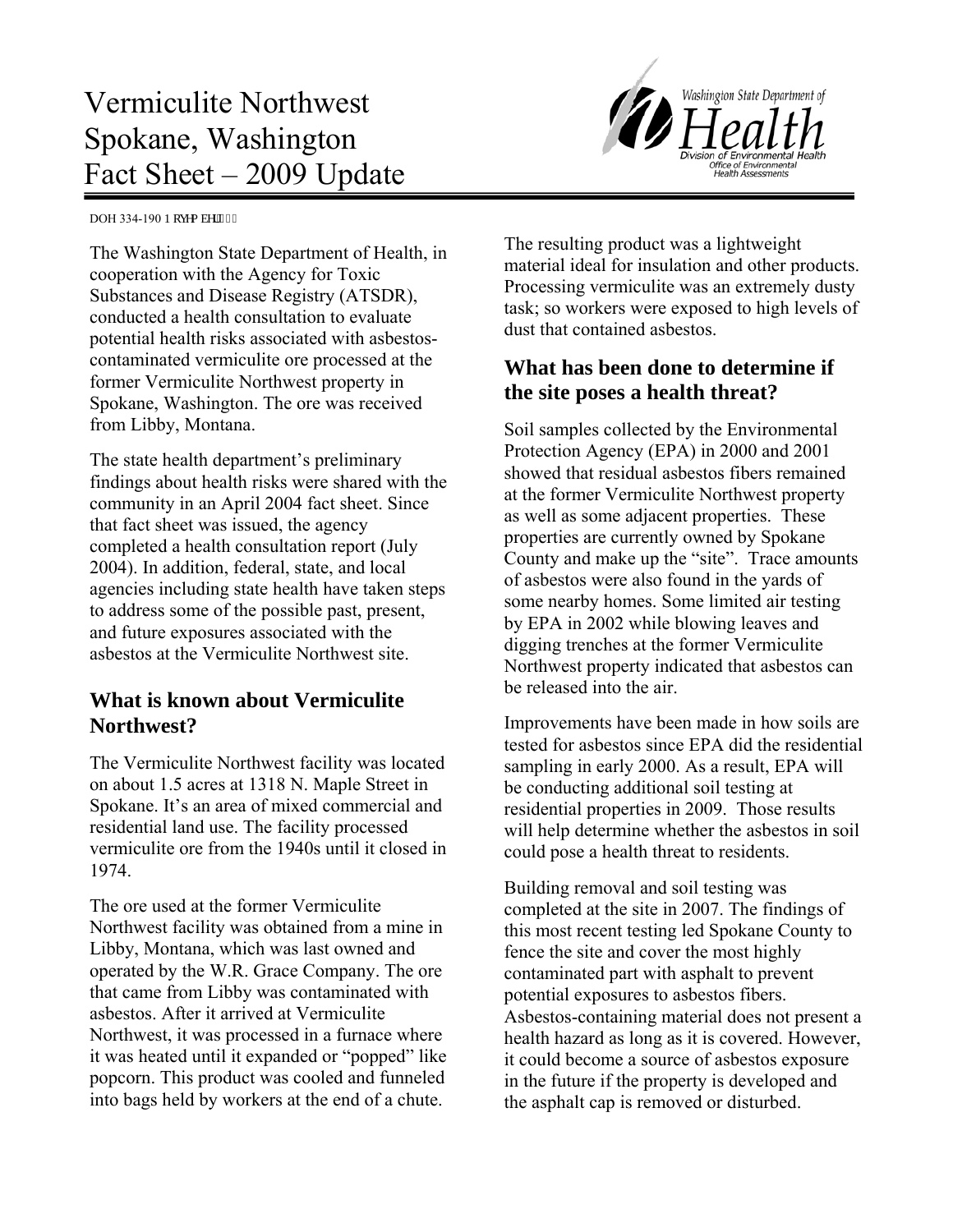The portion of the site that is not covered with asphalt may also have lower levels of asbestos contamination. EPA will be working with Spokane County in 2009 to further investigate whether asbestos levels in uncovered soils at the site could pose a health threat, and will work with Spokane County for any necessary cleanup.

#### **What is asbestos?**

Asbestos is the name of a group of minerals that can separate into long, thin fibers. Asbestos fibers are strong and flexible enough to be spun and woven, and are resistant to heat, fire, and chemical and biological breakdown. Because of these qualities, asbestos has been used for a wide range of manufactured goods, mostly in building materials (roofing shingles, ceiling and floor tiles, paper products, and cement products, for example), friction products (automobile clutch, brake, and transmission parts), heat-resistant fabrics, packaging, gaskets, and coatings.

## **What are the health effects of asbestos exposure?**

Breathing asbestos fibers can cause asbestosis — a disease that scars and stiffens the lungs and two types of cancer: lung cancer, and mesothelioma, a rare cancer of the thin lining surrounding the lung or abdominal cavity. These diseases do not develop immediately, but can show up 15 to 40 years after asbestos exposure.

Being exposed to asbestos, however, does not mean you will develop health problems. There are many things that contribute to the risk of developing disease. The most important of these are:

- How long and how frequently a person was exposed to asbestos
- How long it has been since the exposure to asbestos
- The amount of asbestos a person was exposed to
- The size and type of asbestos a person was exposed to
- Whether or not a person smokes cigarettes, since asbestos exposure increases the chances of a smoker getting lung cancer
- Whether or not other pre-existing lung conditions are present

A doctor can help you find out if you have health problems from asbestos exposure.

#### **What are the health department's 2004 findings and what actions have they taken?**

The health department evaluated whether the Vermiculite Northwest facility affected former workers and their families as well as the nearby community and found:

- A public health hazard exists for former workers in the Vermiculite Northwest facility. Some workers from the facility have been diagnosed with asbestos-related lung disease.
- People who lived with former workers may have been exposed to asbestos fibers carried home on workers' hair, skin, and clothing. Children who played on vermiculite and waste rock piles at the site were also probably exposed to airborne asbestos fibers. There is not enough information available to determine if these exposures were enough to affect people's health.
- People that lived near the facility while it operated (1940s to 1974) may have been exposed to asbestos from plant emissions. There is not enough information available to determine if these exposures were enough to affect people's health. However, several ongoing studies may provide this information in the future.
- Community exposure to asbestos at the former Vermiculite Northwest property